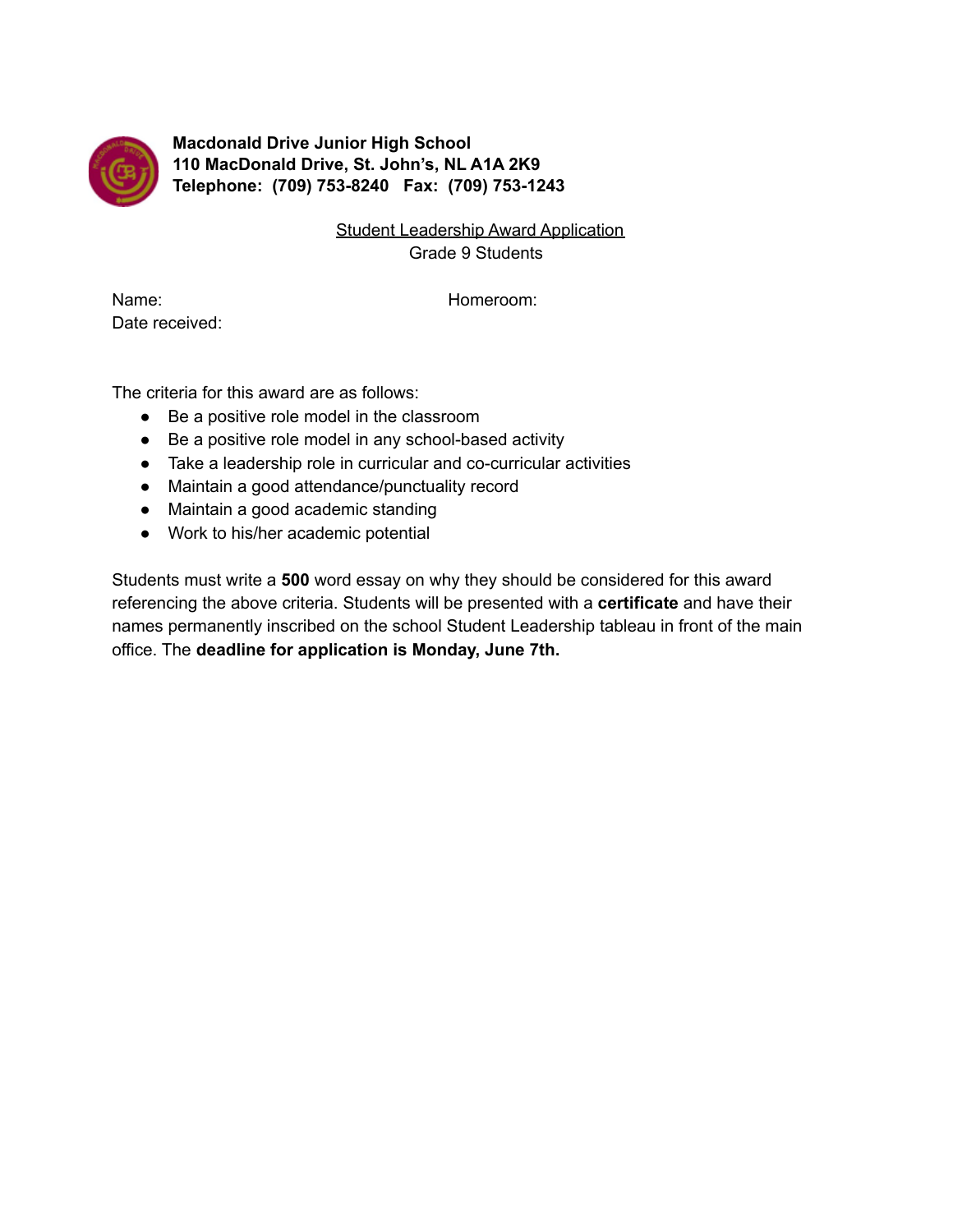List all **ARTS related activities** (i.e., band, choral, speak-offs, etc) in which you have participated.

| Grade | Activity | Teacher's Signature |
|-------|----------|---------------------|
|       |          |                     |
|       |          |                     |
|       |          |                     |
|       |          |                     |
|       |          |                     |
|       |          |                     |
|       |          |                     |
|       |          |                     |
|       |          |                     |
|       |          |                     |

List all school **sports teams** in which you have participated.

| Grade | Sports Team | Teacher's Signature |
|-------|-------------|---------------------|
|       |             |                     |
|       |             |                     |
|       |             |                     |
|       |             |                     |
|       |             |                     |
|       |             |                     |
|       |             |                     |
|       |             |                     |
|       |             |                     |
|       |             |                     |